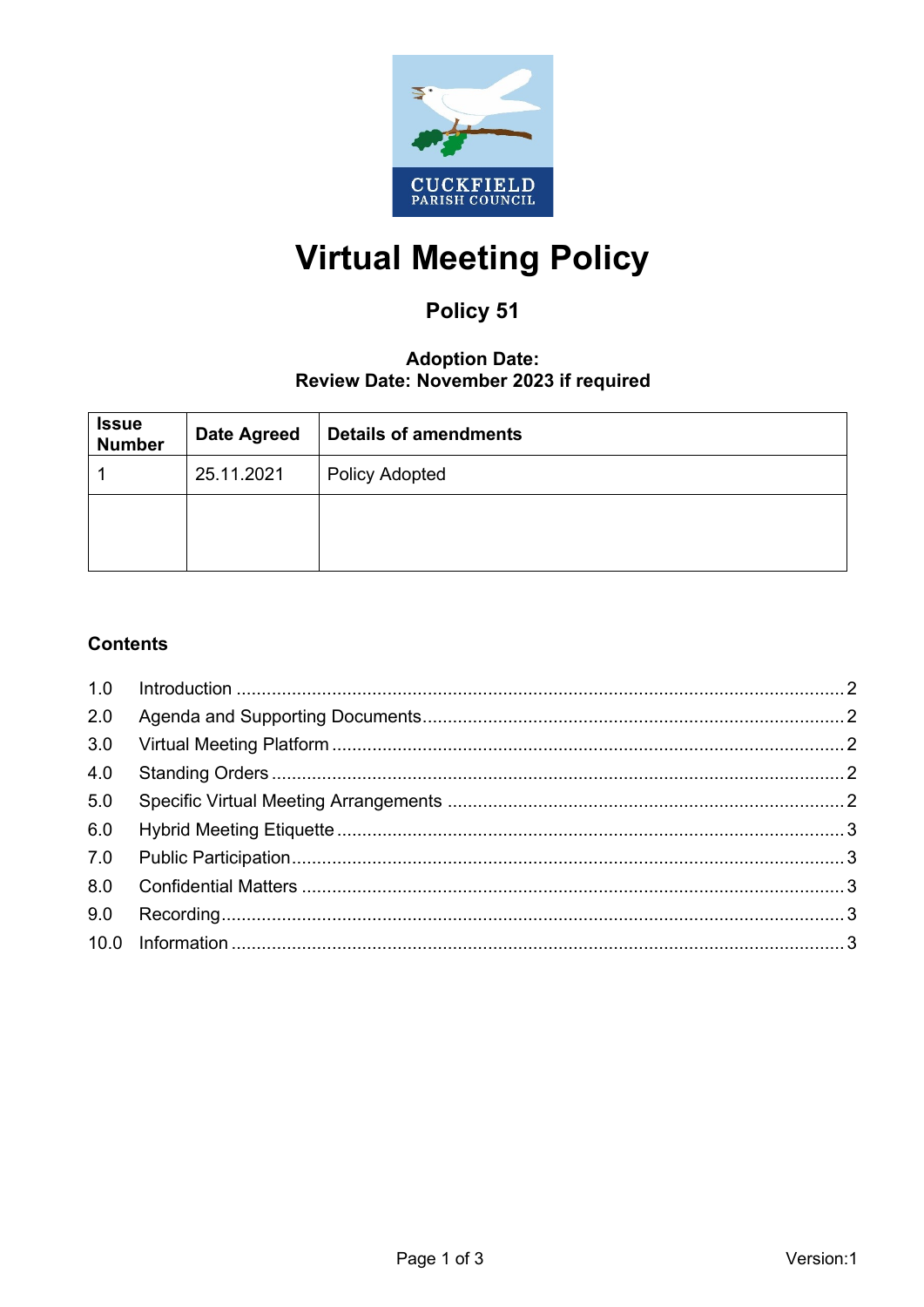# <span id="page-1-0"></span>**1.0 Introduction**

Cuckfield Parish Council recognises the opportunities offered by allowing access to Council meetings via a virtual connection as well as by attending a physical meeting and so has developed this policy to assist Councillors and members of the public and press to understand options for participation, and what to expect.

# <span id="page-1-1"></span>**2.0 Agenda and Supporting Documents**

Councillors are summonsed as per regulations with the agenda and documents being placed on the Council's website. Agendas are also posted on local noticeboards.

# <span id="page-1-2"></span>**3.0 Virtual Meeting Platform**

Cuckfield Parish Council will use Zoom to provide video communications. Zoom enables video and audio conferencing for persons using mobile devices, desktops, and fixed room systems.

In preparation for the meeting the Clerk will publish via the agenda:

- The Zoom meeting link
- Meeting ID
- Meeting passcode

#### <span id="page-1-3"></span>**4.0 Standing Orders**

Standing Orders will be used to guide the meeting in a similar way as if persons were present in a place, and the Councillors Code of Conduct still applies.

#### <span id="page-1-4"></span>**5.0 Specific Virtual Meeting Arrangements**

a. Opening the Meeting

The Clerk of the meeting will open the meeting and share control with the Chairman of the meeting.

All those joining the zoom meeting will be immediately placed into the waiting room from where they will be admitted to the open meeting shortly before it starts.

b. Discussions

During the meeting all persons joining the meeting remotely other than Council members will be muted. During the public participation period members of the public will be required to 'enable video' in order for them to be visible to the Chairman and will raise their hand to indicate that they wish to speak. Their microphone will then be unmuted and they can address the meeting. Following the conclusion of their address the microphone will be muted.

All Council members attending the meeting remotely will monitor their own background noise and mute their own microphones, except when speaking, to reduce interference with the meeting.

All meeting documents will be shared by the Host for all attendees to review.

c. Voting

All voting will be undertaken by a show of hands.